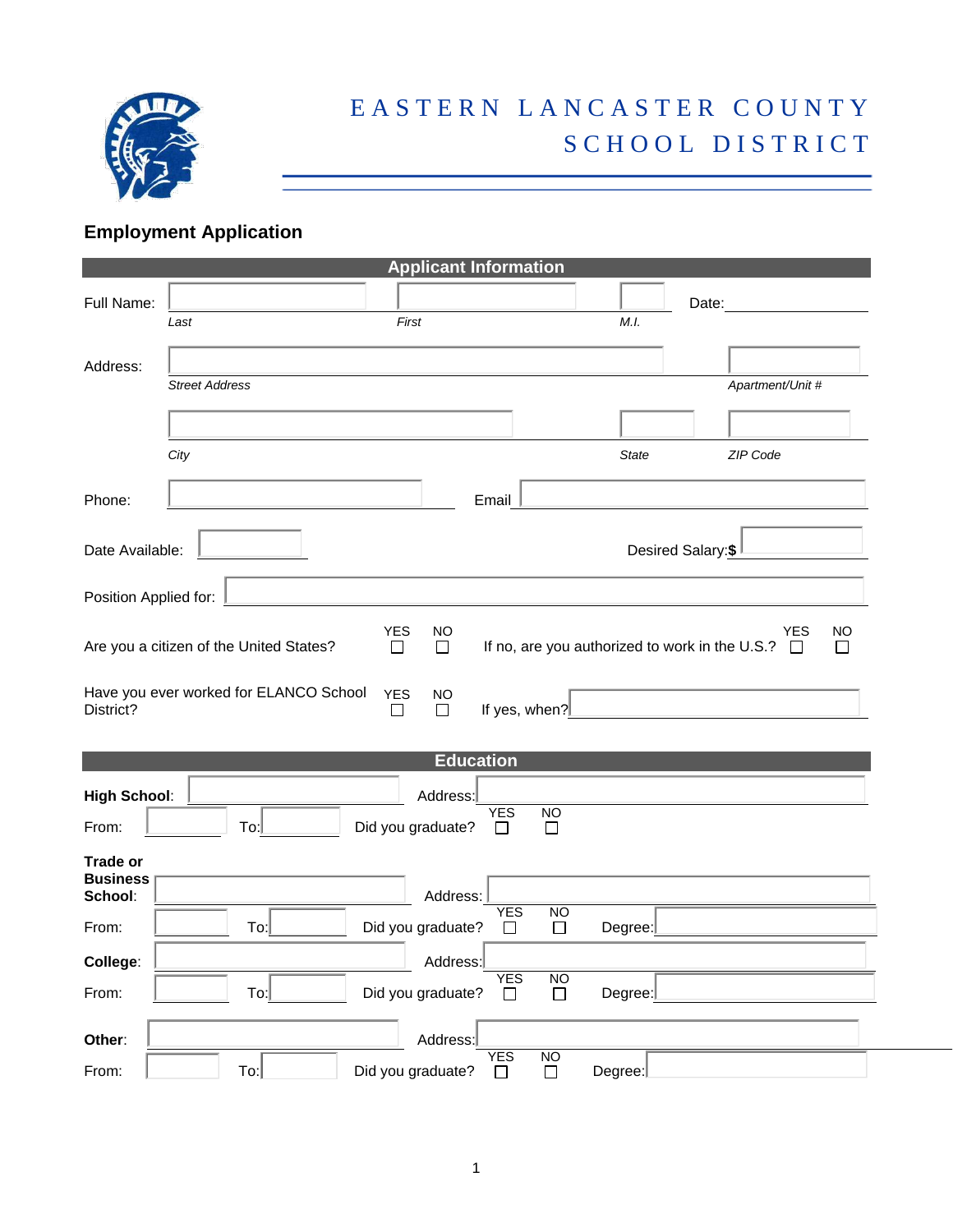## **References**

|                   | Please list three professional references.                                                    |                   |  |
|-------------------|-----------------------------------------------------------------------------------------------|-------------------|--|
| Full Name:        |                                                                                               | Relationship:     |  |
| Company:          |                                                                                               | Phone:            |  |
| Address:          |                                                                                               |                   |  |
| Full Name:        |                                                                                               | Relationship:     |  |
|                   |                                                                                               | Phone:            |  |
| Company:          |                                                                                               |                   |  |
| Address:          |                                                                                               |                   |  |
| Full Name:        |                                                                                               | Relationship:     |  |
| Company:          |                                                                                               | Phone:            |  |
| Address:          |                                                                                               |                   |  |
|                   | <b>Previous Employment</b>                                                                    |                   |  |
| Company:          |                                                                                               | Phone:            |  |
| Address:          |                                                                                               | Supervisor:       |  |
|                   |                                                                                               |                   |  |
| Job Title:        | Starting Salary: \$                                                                           | Ending Salary: \$ |  |
|                   |                                                                                               |                   |  |
| Responsibilities: |                                                                                               |                   |  |
| From:             | To:<br>Reason for Leaving:                                                                    |                   |  |
|                   | <b>YES</b><br><b>NO</b>                                                                       |                   |  |
|                   | May we contact your previous supervisor for a reference?<br>$\Box$<br>$\Box$                  |                   |  |
|                   |                                                                                               |                   |  |
|                   |                                                                                               |                   |  |
| Company:          |                                                                                               | Phone:            |  |
| Address:          |                                                                                               | Supervisor:       |  |
| Job Title:        | Starting Salary: \$                                                                           | Ending Salary: \$ |  |
|                   |                                                                                               |                   |  |
| Responsibilities: |                                                                                               |                   |  |
| From:             | Reason for Leaving:<br>To:                                                                    |                   |  |
|                   |                                                                                               |                   |  |
|                   | <b>YES</b><br><b>NO</b><br>May we contact your previous supervisor for a reference?<br>┓<br>П |                   |  |
|                   |                                                                                               |                   |  |
|                   |                                                                                               |                   |  |
| Company:          |                                                                                               | Phone:            |  |
| Address:          |                                                                                               | Supervisor:       |  |